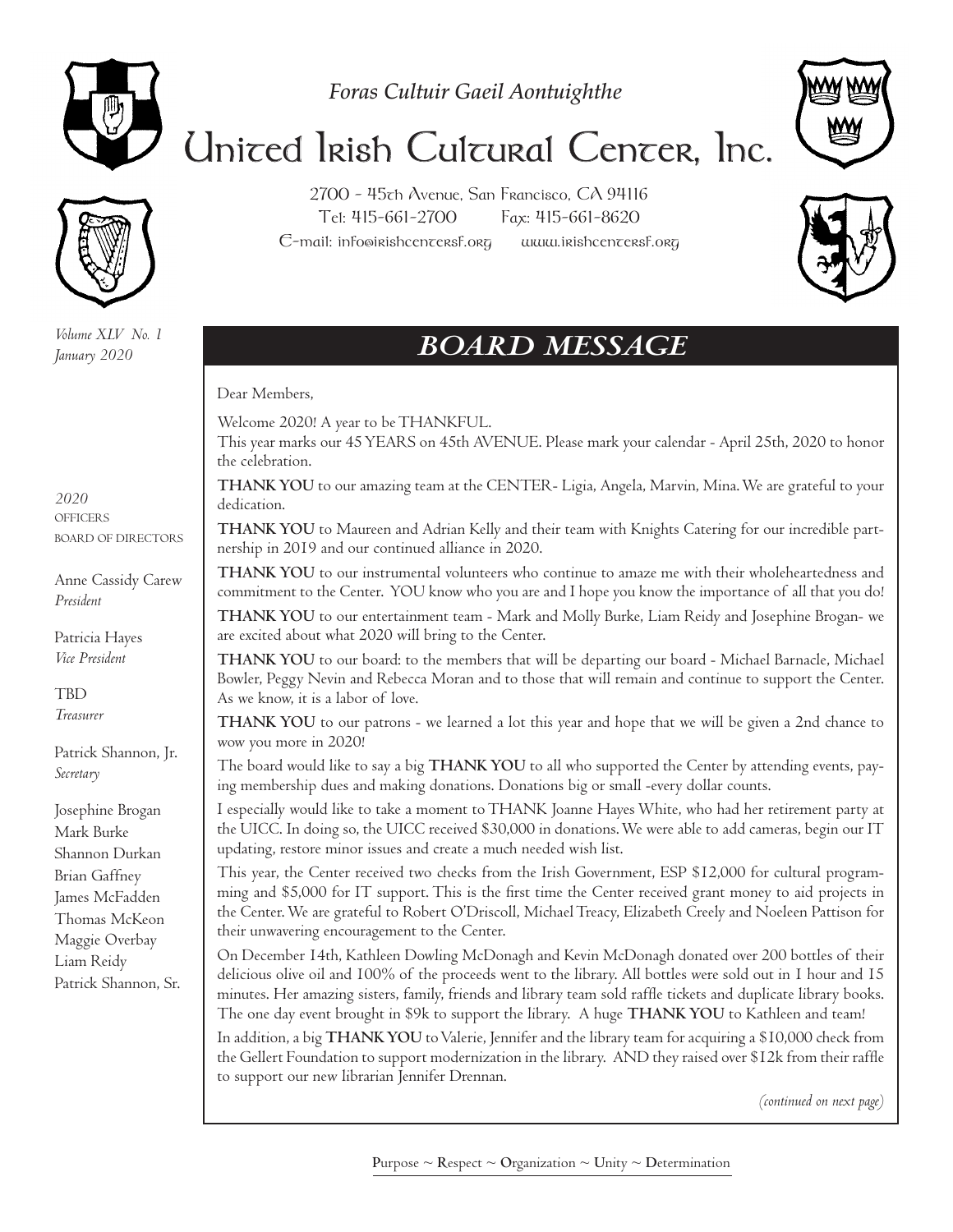#### *Message continued*

The Emerald Society made a donation to support IT as well, to help with our meeting/gathering venue upgrades. We are THANKFUL for their kindness and generosity.

**THANK YOU** to the clubs, organizations and Irish partners that continue to collaborate with the Irish Center.

"Individually, we are one drop. Together, we are an ocean." – Ryunosuke Satoro

Kind regards and here's to a happy, healthy and robust 2020! Anne Cassidy Carew, *President of the United Irish Cultural Center*

## *JANUARY CALENDAR*

#### ■ **JANUARY 9, THURSDAY**

**• Comhaltas Set Dancing Class ~ 7:30pm Main Bar area** For info call Josephine Brogan 415-264-8856

#### ■ **JANUARY 10, FRIDAY**

**• Eamonn Flynn New CD "Black Coddle" Launch Doors open 7:00pm and show starts at 8:00pm Tickets? IrishCenterSF.org or at door**

#### ■ **JANUARY 11, SATURDAY**

**• Irish Marvels, Past & Present ~ 2:30pm - 4:30pm** Mary O'Sullivan presents "MISCHIEF and MAYHEM, Leprechaun's and other Mythical Mischief Makers" 3rd floor. Boardroom, All are welcome, \$5 donation appreciated Questions? Contact Lisa at Hilmoe.gleason@gmail.com)

**• Seisiún at The Center ~ 7:00 - 11:00pm** (20+ Traditional Irish Musicians on Emerald Floor) Stop in for Guiness, a chat with friends, and support the Center and local musicians Tickets? IrishCenterSF.org or at door

#### ■ **JANUARY 14, TUESDAY**

**• Irish Night At the Warriors** at the new Chase Center in SF. Free Irish Heritage Night T-shirt with tickets. Tickets? IrishCenterSF.org in advance only

#### ■ **JANUARY 16, THURSDAY**

**• IIPC Mass & Luncheon ~** *See Ad* Contact the IIPC for reservations and information 415/752-6006

**• Comhaltas Set Dancing Class ~ 7:30pm Main Bar area** For info call Josephine Brogan 415-264-8856

#### ■ **JANUARY 18, SATURDAY**

**• Sunset City Zoo #2 ~ 7:00 - 11:30pm Bands from The Sunset For The Sunset** Music + Art downstairs. Let the young adults in your life know about this fun night at the Center! Tickets? IrishCenterSF.org or at door

#### ■ **JANUARY 23, THURSDAY**

**• Comhaltas Set Dancing Class ~ 7:30pm Main Bar area** For info call Josephine Brogan 415-264-8856

#### ■ **JANUARY 24, FRIDAY**

**• The Paperboys BC Canadian Grammy award winners Doors open 7:00pm and show starts at 8:00pm Tickets? IrishCenterSF.org or at door**

#### ■ **JANUARY 26, SUNDAY**

**• Irish Literary & Historical Society St. Francis Room ~ 5pm** Galway University Scholar Chris McCann will discuss *Revealing Social Hierarchy Through Music in Irish Literature*, a project supported by the Irish Research Council Government of Ireland Postgraduate Award. This discussion addresses Irish musical-literary responses to the challenges posed by social and spatial hierarchies across the last century. It surveys music as a device in the works of diverse authors, from Joyce and Seán Ó Faoláin to Breandán Ó hEithir and Éilis Ní Dhuibhne, and assesses how music functions between text and community in Ireland and the diaspora. ILHS members are free with guest; others \$5 donation. Tea, coffee and soda bread reception to follow. Visit ILHSsf.org

■ **JANUARY 26, SUNDAY**

**• Supper Club Dinner ~ 6:00pm** For information: IrishCenterSf.org

- **JANUARY 28, TUESDAY**
- **IIPC Cairde Cafe ~ 10:00am ~** *See Ad*
- **JANUARY 30, THURSDAY**
- **Comhaltas Set Dancing Class ~ 7:30pm**

**Main Bar area**

For info call Josephine Brogan 415-264-8856

#### **DEADLINE for FEBRUARY 2020 BULLETIN is JANUARY 15**

Questions? Contact: Adrienne Verreos 415/468-4130 or email: falconassoc@earthlink.net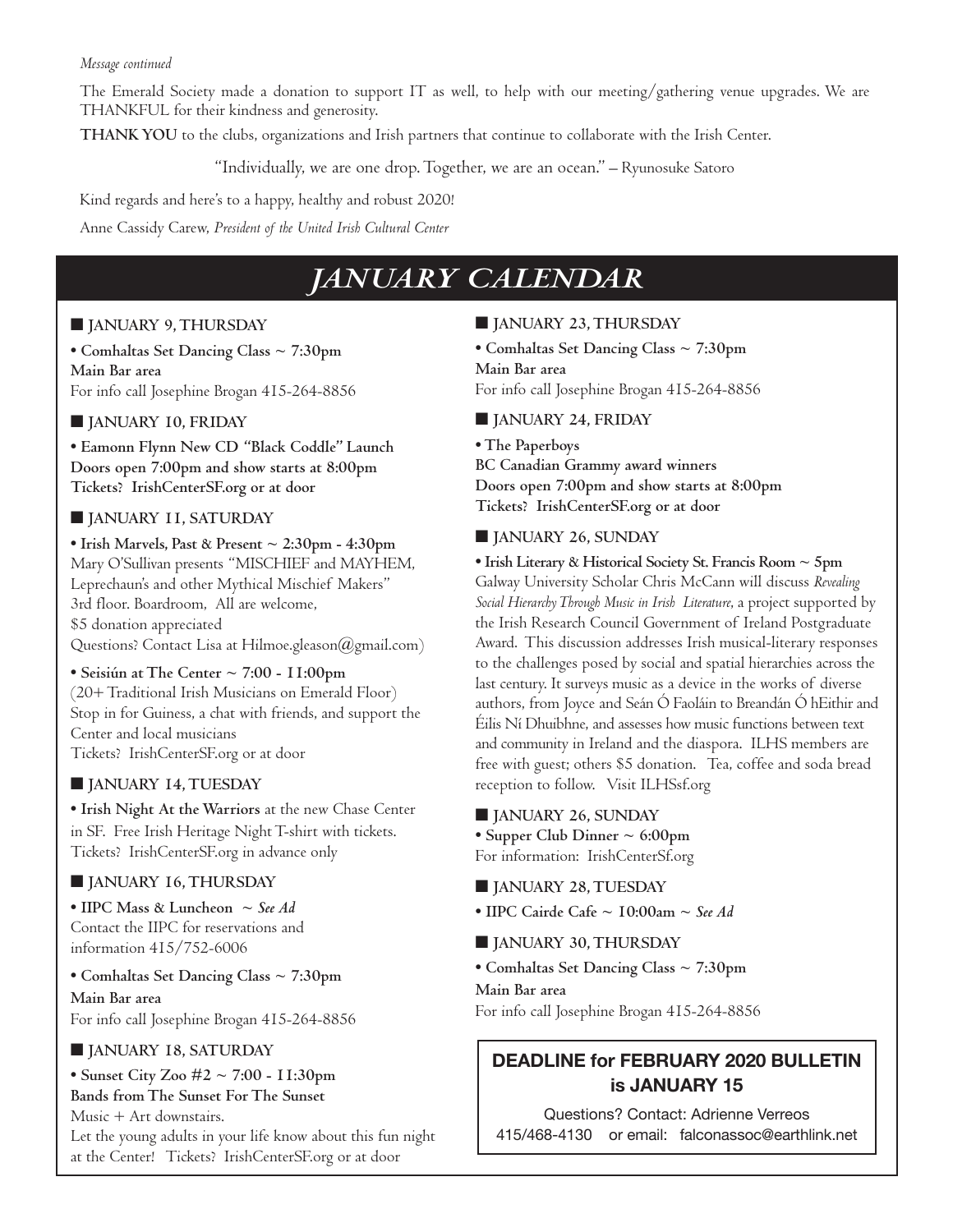# *PATRICK J. DOWLING LIBRARY*

# **UICC Dowling Library Genealogy Club**



Under the sponsorship of the Dowling Library, Pati Traktman & Kevin Dineen are organizing a new informal club for people who are interested in family history research All skill levels are welcome as we share ideas on resources, tips, and commiserate over those stubborn "brick walls".

Meetings will be every 2nd Saturday of the month from 11:00 -1:00.

#### **Inaugural Meeting will be January 11th in the Members Room at the UICC.**



## **Library Fundraisers**

We are very appreciative of the outpouring of support from the community for our wonderful library during our recent fundraising efforts with the olive oil sale and the raffle.

Not only was the olive oil sale a financial success-with over \$8000 donated but also a lovely afternoon of comradery. Set up looked great thanks to Kathleen McDonough, Angela Tickler (events manager) & Jennifer Drennan (librarian) and music by the Gasmen - enjoyable as always. A huge thanks to Kevin & Kathleen McDonough and the entire McDonough-Dowling family for all their hard work and generosity in making it such a success including donating the olive oil and wine.

#### *Congratulations to the winners of the raffle:*

Lori White Rolovich - \$1,500 John J. McArdle - \$250 Kevin Costello - \$150 Mary O'Sullivan - \$100

Thank you to our sponsors, Duggan's Serra Mortuary and the Cuchulain foundation and to Valerie McGrew, library committee chair, for organizing the raffle. **Proceeds from the raffle exceeded \$11,000.**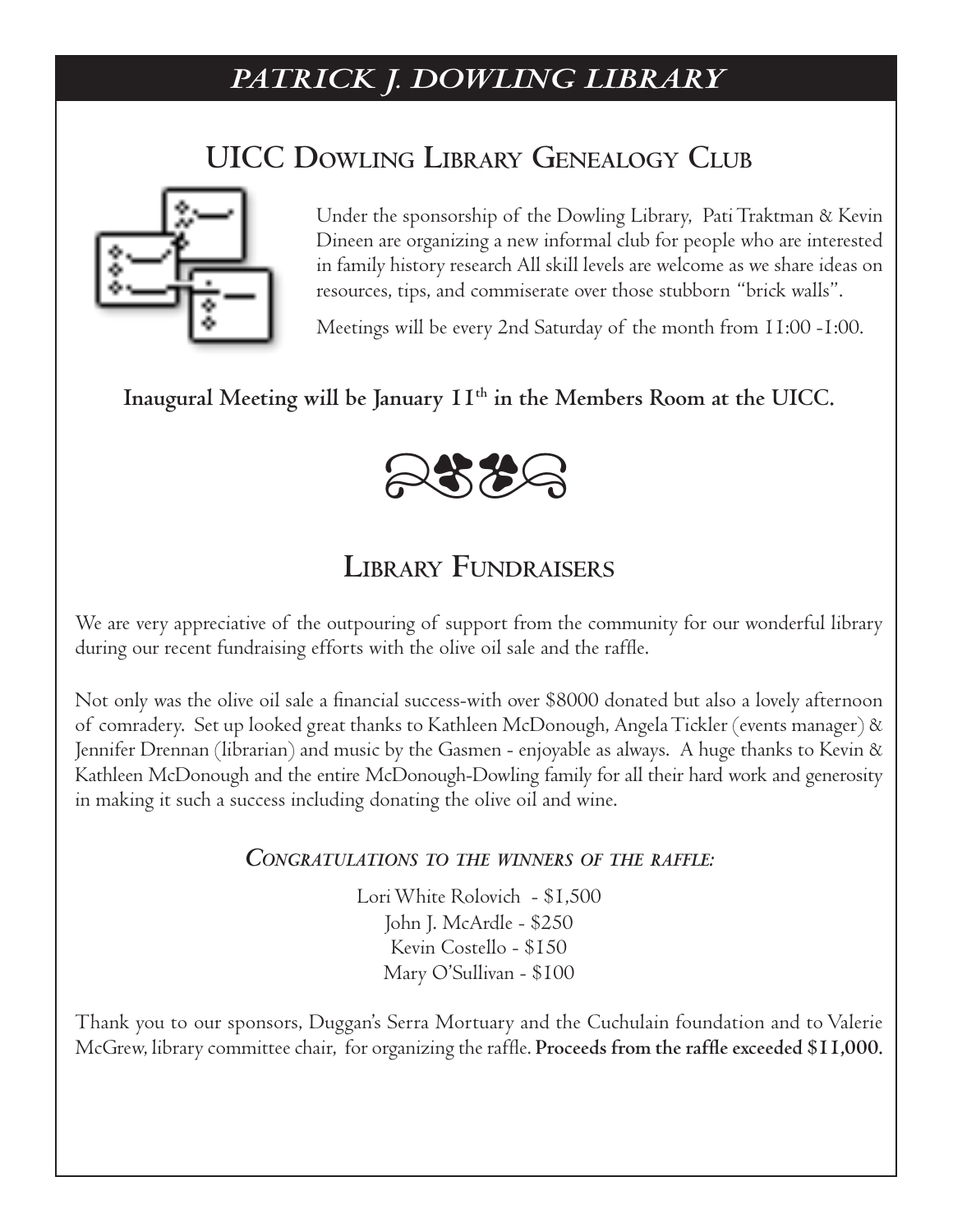

*Maureen Hickey and the Hickey family wish to thank everyone who attended Denis' memorial mass and for the outpouring of sympathy, comforting messages, prayers, masses to be said and expressions of love during this difficult time.*

## **KERRY BLUE TERRIER PUPPIES FOR SALE**  *Taking reservations now for an early 2020 litter.*

• Top Champion AKC bloodlines • Hypoallergenic • Health tested

\* Family Friendly • Excellent Alarm Dog

The Kerry Blue Terrier was designated part of the Irish National Inventory of Intangible Cultural Heritage by the Department of Culture, Heritage and the Gaeltacht in July 2019.

Contact: Sliabh Luachra Terriers, slterriers@gmail.com, 415-516-8045

*"Speak softly and own a Kerry Blue"* — anonymous

 $\overline{a}$ 

**2020 MEMBERS MEETING DATES February 27th May 28th September 24th**

**October 22nd**

Support *UOUR UICC* and the Businesses *that* 

# **Riordan Sykes McFadden, P.C.**

### *Kerry Riordan Sykes Maureen S. McFadden*

Certified Specialists in Estate Planning, Trust & Probate Law by the State Bar of California Board of Legal Specialization

> 377 West Portal Avenue, San Francisco, CA 94127 (415) 661-9050

> > Free Initial Consultation







Support the UICC Please contact our Pre-Planning Department for<br>
your FREE Personal Planning Guide your *FREE* Personal Planning Guide

Duggan's Serra Mortuary® FD1098 500 Westlake Avenue, Daly City 650/756-4500 www.duggansserra.com

Sullivan's and Duggan's Serra Funeral Services FD 228 6201 Geary Blvd., San Francisco 415/621-4567 www.sullivansfh.com

> My Funeral, My Cremation, My Way® *Traditional & Cremation Services*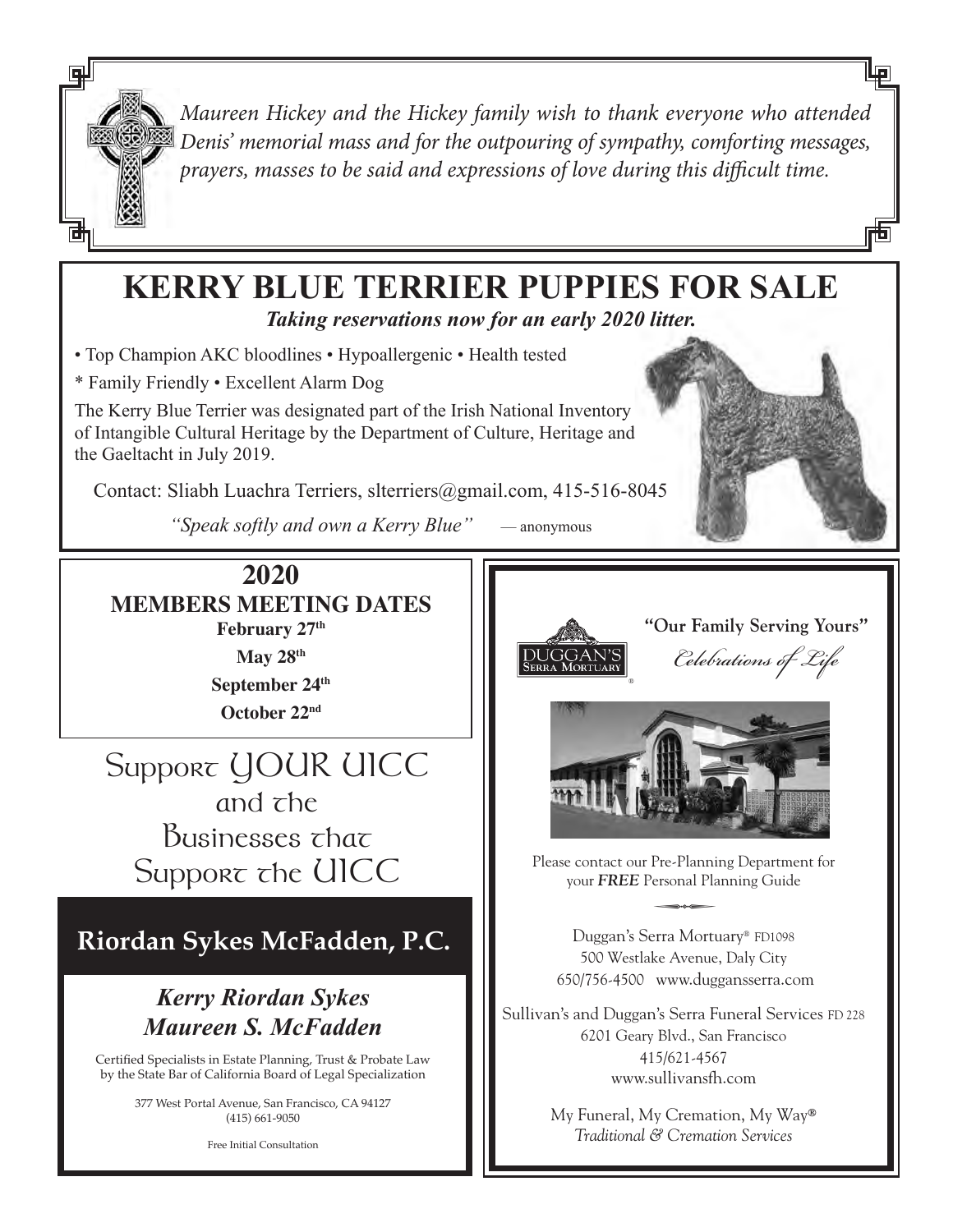# ACTIVE RETIREMENT CLUB OUTREACH PROGRAM



## Thursday, January 16, 2020

**T. United Irish Cultural Center,** 2700 45th Ave, San Francisco

12.15 p.m. Mass celebrated by Fr. Brendan McBride followed by lunch.

# ALL WELCOME **Tickets - \$30** RSVP to Joan at 415.752.6006

Payment must be made in advance For checks, make payable to IIPC

Tel: 415.752.6006 Fax: 415.752.6910 Email: info@sipc.org A Community Outreach Service of the Irish Immigration Pastoral Center, San Francisco, supported, in part, by the Department of Foriegn Affairs and Trade.





# ACTIVE RETIREMENT CLUB OUTREACH PROGRAM



**CAIRDE CAFÉ Coffee Morning**

# Tuesday, January 28, 2020

United Irish Cultural Center 10.00 a.m. - 12.30 p.m.

St. Francis Room - 2700 45th Avenue, San Francisco

10.00 a.m. - 10.30 a.m. Tea/Coffee & Chat *Grab a cup of tea/coffee, relax and get acquainted.*

10.30 a.m. - 12.00 p.m. Activities! *CARDS: Enjoy a game of 25s with Jerry Cassidy BINGO: hosted by Janette*

12.00 p.m. - 12.30 p.m. Wrap up and goodbyes *We will wrap up the afternoon's conversation and adjourn.*

#### For more info contact Joan at 415.752.6006

A Community Outreach Service of the Irish Immigration Pastoral Center of San Francisco supported, in part, by

Did you know that Cairde is Irish for friend??

The IIPC is delighted to offer a monthly coffee morning get-together. The coffee morning is designed to be an informal gathering of friends, old and new. Come along to play cards or BINGO, read the Irish newspapers or just have a chat.

Come celebrate Thanksgiving surrounded by friends!

This is a relaxed and enjoyable social opportunity to get out of the house for a few hours and spend it in the company of friends. All are welcome!

#### Event Donation: \$5



**Government of Ireland Emigrant Support Progra** 

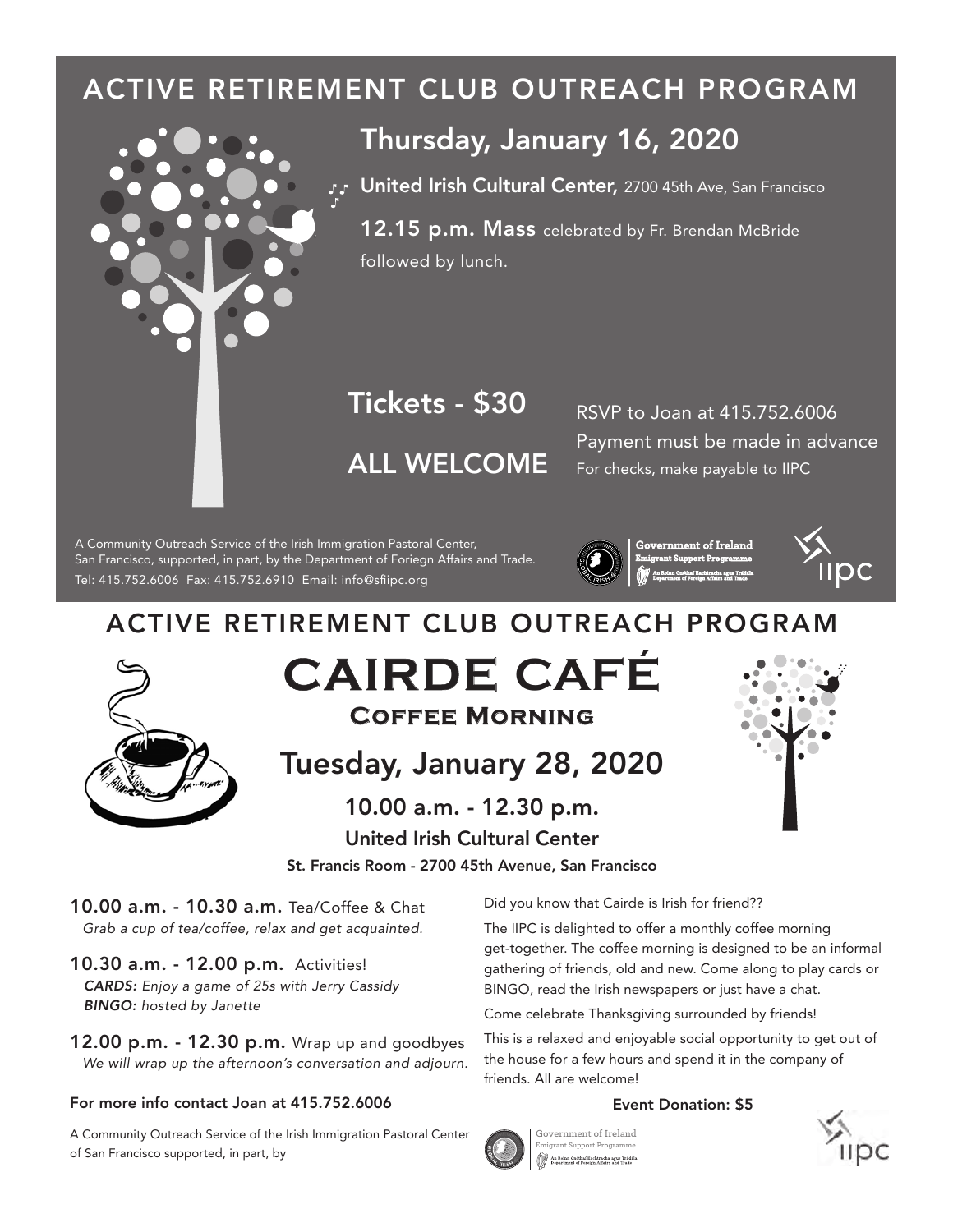# Westborough Royale

# **Retirement & Assisted Living**



89 Westborough Blvd. South San Francisco, CA 94080 (650) 872-0400

www.bergcommunities.com

# **Our Fee Includes:**

The comforts of home plus the safety and security that comes with having trained, experienced caregivers at hand ready to assist with the following:

**Medication management Assistance with showering** Three chef prepared meals daily with 24-hour snacks available Full housekeeping, linen and personal laundry service Fitness, wellness and social programs as well as stimulating community entertainment Transportation for medical appointments, shopping and planned outings.





SENIOR **ERVICES LLC** 

Lic. #415600306

Our monthly fees are substantially less than what you would pay elsewhere and we are just 15 minutes away  $[\mathrm{c\acute{e}ad\ m\acute{d}e}]$ from the UICC (taking Skyline Blvd or the 280 South). ráilte

Please call Bridget Kelly - Administrator to arrange a tour of the facility and enjoy a complimentary lunch.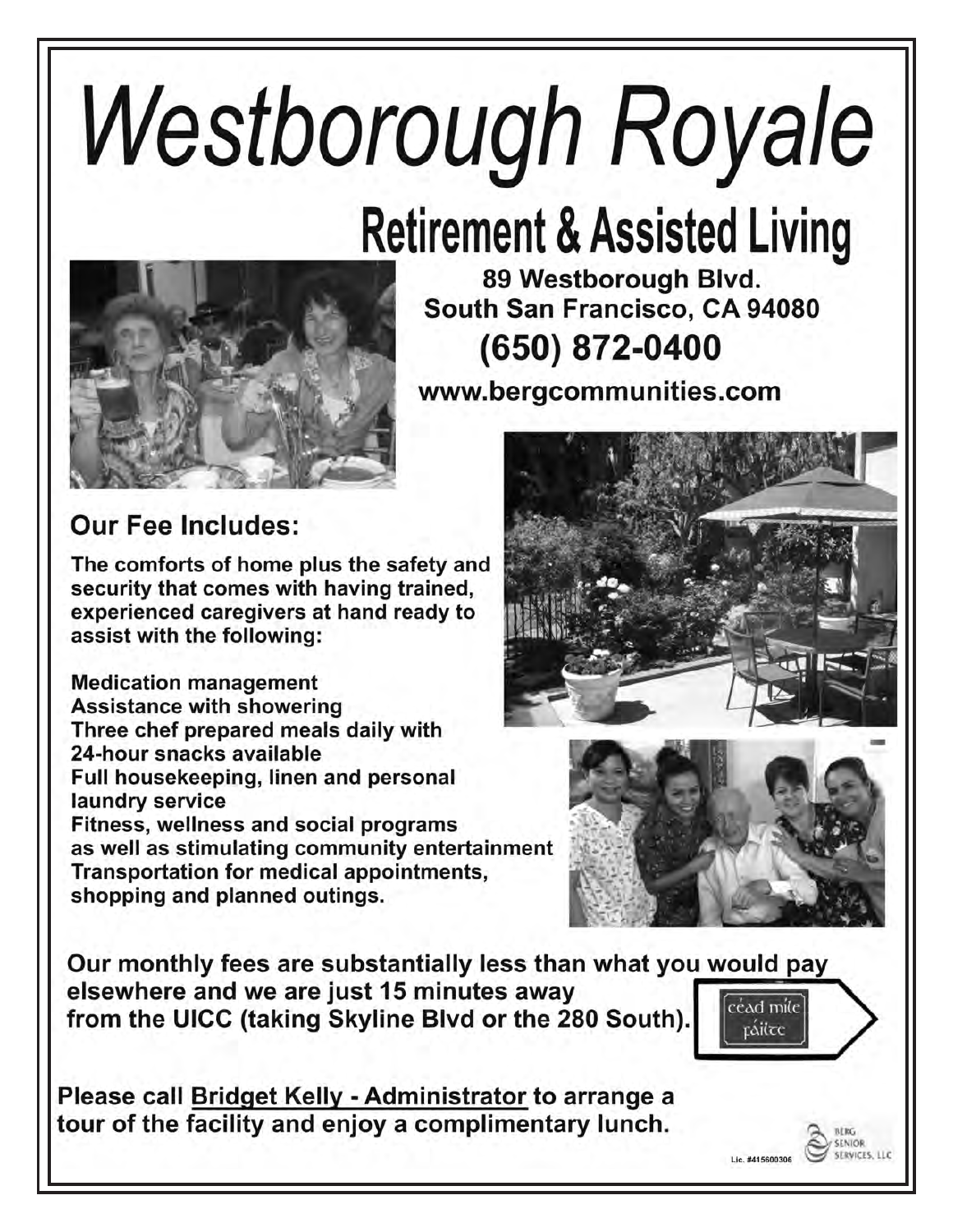# **SUBSCRIBE TO THE UICC BULLETIN FOR 2020**  Time to**:**

#### **To receive the UICC Bulletin for 2020**  PLEASE FILL OUT AND RETURN THIS FORM along with a check in the **amount of \$30.00**

Your subscription period is January 2020 through December 2020

# **Thank You For Your Support For the Past 16 Years!**

Ì

*Mitzi Samson & Maureen Hickey*

| Name                                        |                                                                               |                                  |  |
|---------------------------------------------|-------------------------------------------------------------------------------|----------------------------------|--|
| Member $\Box$ YES $\Box$ NO                 |                                                                               |                                  |  |
|                                             |                                                                               |                                  |  |
|                                             |                                                                               |                                  |  |
|                                             |                                                                               |                                  |  |
|                                             |                                                                               |                                  |  |
| Please make check payable to: UICC/Bulletin |                                                                               |                                  |  |
| <b>MAIL TO:</b>                             | United Irish Cultural Center<br>2700 - 45th Avenue<br>San Francisco, CA 94116 | Att: Maureen Hickey/Mitzi Samson |  |